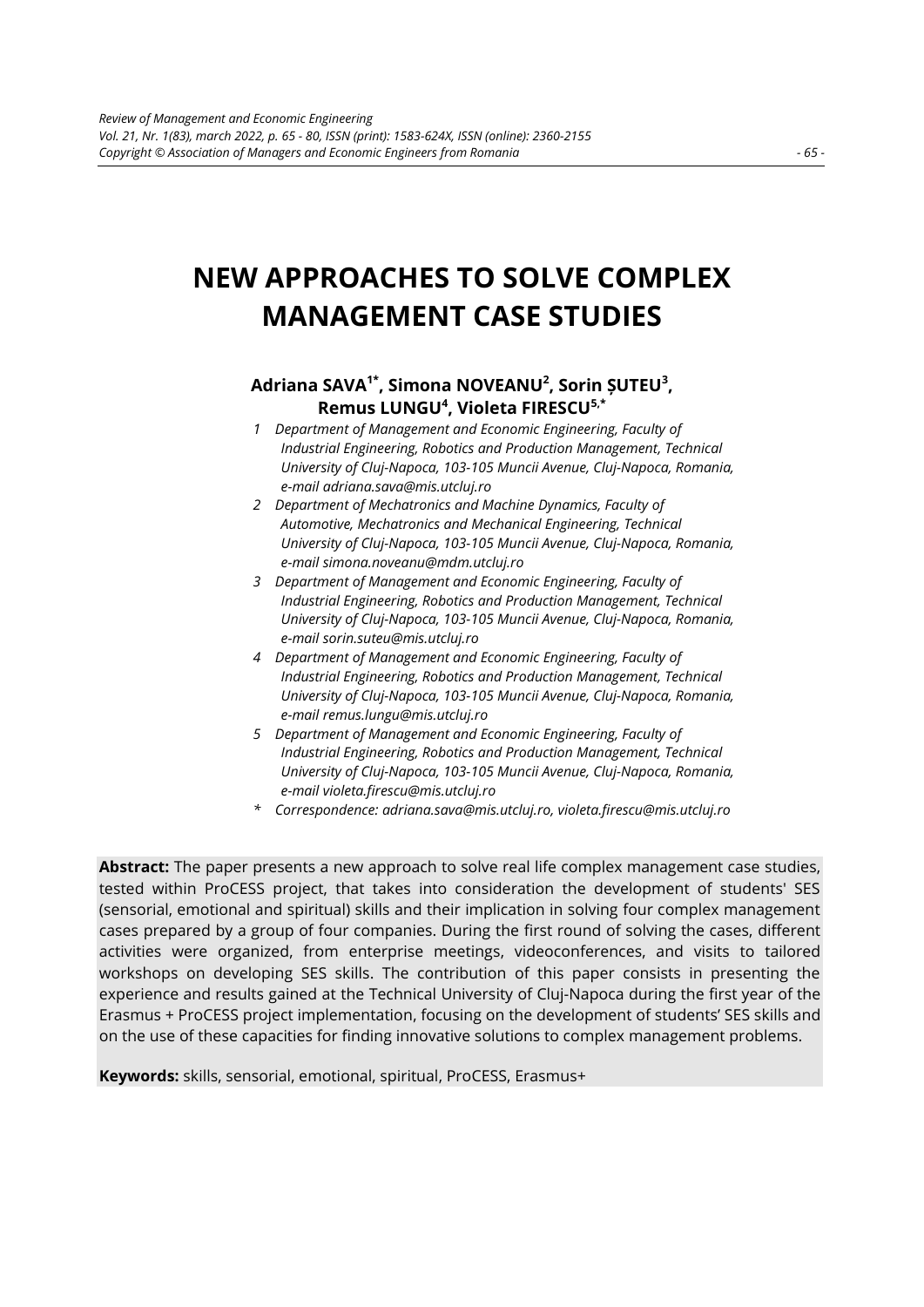# 1 INTRODUCTION

In recent years, in a more complex and challenging business world than ever before, in addition to the technical skills required in the field of engineering, there has been an increasing emphasis on the usefulness of other abilities, namely sensorial, emotional, and spiritual (SES) skills.

In this context, ProCESS project (Processing Complexity with Emotional, Sensorial and Spiritual capacities) (https://processproject.eu/) is an EU Erasmus+ project that aims to explore new ways of training students on how to address complex management case studies through the development of SES skills.

The project advances an innovative method for solving complex problems in the organizational context, the ProCESS method, by employing both rational and non-rational perspectives, relying in this regard on sensorial, emotional and spiritual skills (SESS) workshops. This mobilization entails "training students (future managers) to better feel and sense complex situations and not only to understand them" (Eskola, 2021, p.4; "Processing Complexity with Emotional, Sensorial and Spiritual capacities", 2021).

The project was launched in January 2021 and involves nine partners – four higher education institutions (HEIs) and five companies – from four European countries: France (project coordinator), Finland, Latvia and Romania. The four universities involved in the project are UCLy Lyon Catholic University (France), JAMK University of Applied Sciences (Finland), RISEBA University of Business, Arts and Technology (Latvia) and the Technical University of Cluj-Napoca (TUCN) (Romania). The five companies that take part in the project are PerformanSe and SANOFI (France), De KLAUSEN (Romania), Mediatalo Keskisuomalainen (Finland) and Latvijas Pasts (Latvia) ("About ProCESS", 2021).

Two of the project's main objectives consist in developing the innovative methodology for dealing complex management cases by "alternating sequences of mobilization of sensory, emotional and spiritual intelligences", in addition to rational capacities and in testing this methodology with students, on business cases from the real business life, in cooperation with the partner companies ("About ProCESS", 2021).

In close relation with these two objectives, over a three year time-period (between 2021- 2023), the project will involve 192 students from the four countries (64 students per year, namely 16 students per year from each university), that will analyze 12 complex management cases developed by four partner companies (four company cases per year). Students will be assisted in this process by company coaches from the four partner companies, by academic coaches from the four universities, as well as by SESS trainers that will host workshops for developing students' sensorial, emotional and spiritual skills ("Processing Complexity with Emotional, Sensorial and Spiritual capacities", 2021).

As the first year in the project's implementation has just come to an end, this paper will focus mainly on the experience and the results gathered in the TUCN from the first round of analyzing complex management company cases by students, during the fall semester of 2021.

The article is structured in five sections. After the introduction, the main coordinates of the ProCESS method are presented. The third section draws an overview of the six SESS workshops that were organized in the TUCN within the first round of the project. The fourth section highlights the use of SES skills by the Romanian students for solving the four complex management cases they were working on, while the last part of the paper concludes the study.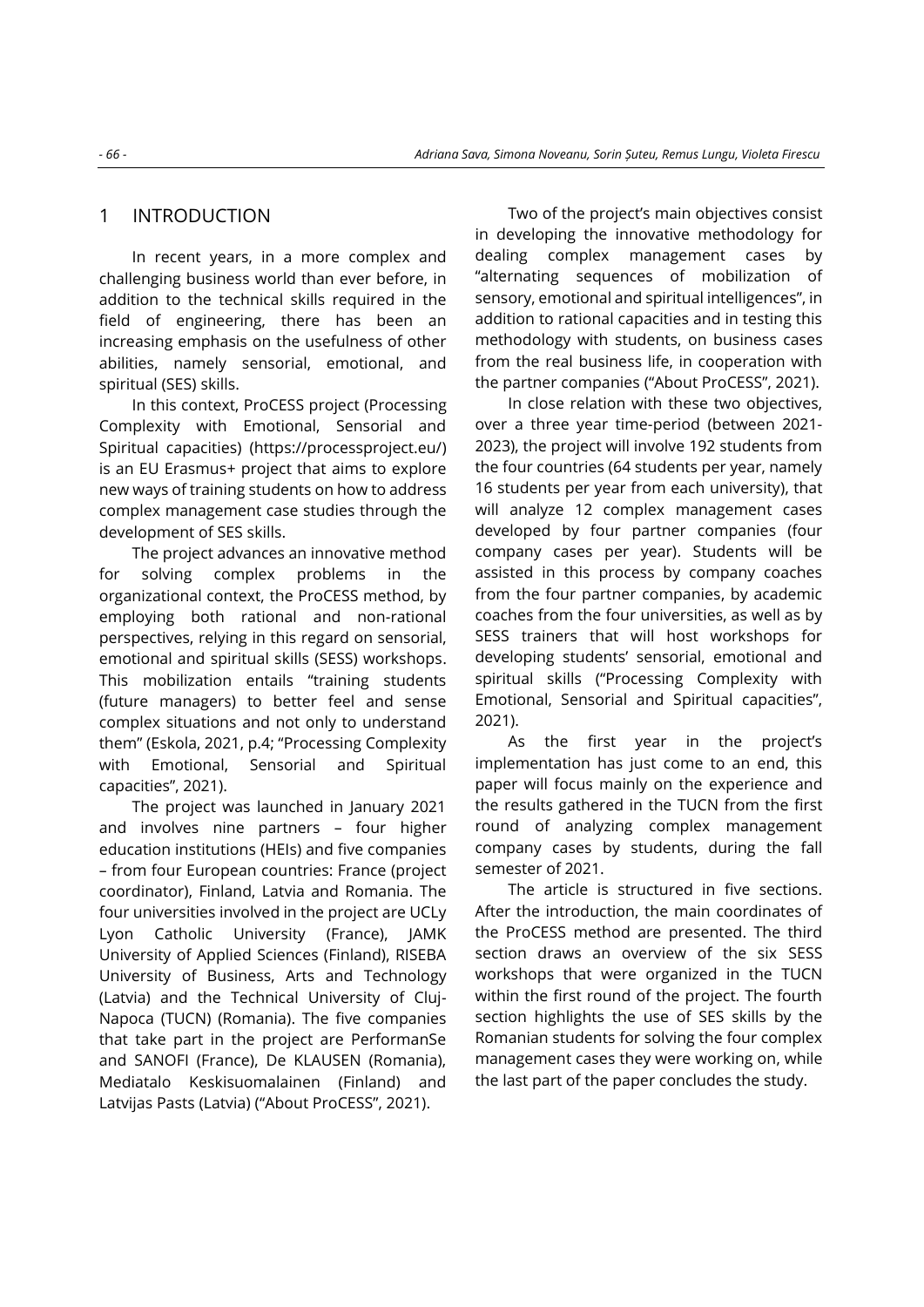# 2 MAIN COORDINATES OF THE PROCESS METHOD

In the summer of 2021 four of the partner companies (SANOFI, De KLAUSEN, Mediatalo Keskisoumalainen and Latvijas Pasts) developed four complex management company cases to be analyzed by students, based on their real business life challenges.

By the end of September 2021, each of the four HEIs selected 16 students to take part to the first round of the project, resulting a total of 64 students. The 16 students selected in the TUCN were all students of the Faculty of Industrial Engineering, Robotics and Production Management. Eleven students out of the 16 ones were registered in the  $3<sup>rd</sup>$  or  $4<sup>th</sup>$  year of study in the "Industrial Economic Engineering" bachelor program, while the other five students were enrolled in the second year of studies in one of the two master programs, "Business Management and Engineering" and "Entrepreneurship".

The selected 16 students from each country were distributed in four teams of four students and each of the four teams was assigned to analyze one of the four company cases developed by the partner companies.

In the process of analyzing the complex company cases, the students were assisted by both academic coaches and company coaches. There was an academic coach in each HEI, in charge of the 16 students from his university, which formed four teams, each team working on a different company case. At the same time, there was a company coach from each partner company in charge of 16 students as well, but this time these were the students analyzing the same company case, namely a team of four students from each of the four countries (Eskola, 2021, p.4).

The ProCESS method tested on the company cases entailed the following major phases: firstly to understand the company case, with its specific challenges and context, then to

implement sequences that mobilize emotional, sensorial, spiritual and rational capacities, and finally, to develop recommendations for solving the company case (Eskola, 2021, p.4).

The main components of the ProCESS method for analyzing complex management cases by students are presented in Figure 1.



#### Figure 1. ProCESS method

Students working on each company case were introduced to the company case in early October 2021, through an enterprise meeting, at which one student of each team traveled to the company abroad and attended the meeting onsite, whereas the other three team members attended the meeting from their home country by videoconference. This enterprise meeting provided the students the opportunity to collect information they considered necessary for solving the company case. Following the enterprise meeting, students were asked to prepare a summary report about the company and the challenges of its case (Eskola, 2021).

A set of six workshops was next organized in each HEI, between October and December 2021, with the support of local SES skills trainers and with the aim of guiding the students to develop their SES skills. Two workshops were focused on the development of sensorial skills, two on emotional capacities and two on the spiritual ones. After each workshop, students worked on their case resolution.

After the first three workshops were carried out (one focusing on sensorial skills, one on emotional and one on spiritual), students prepared a mid-term report, which they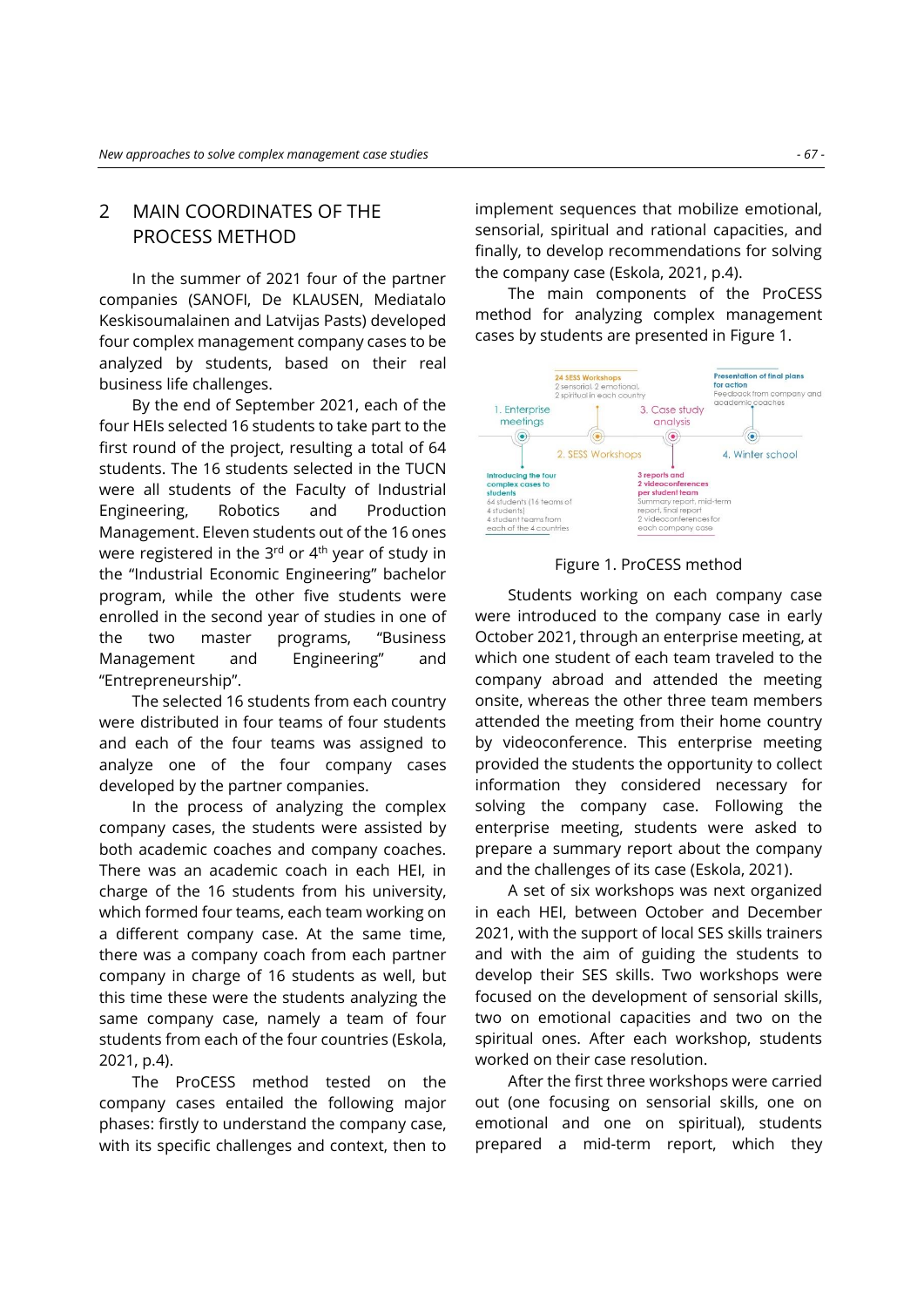presented during a videoconference in November 2021, attended by all the four teams analyzing the same company case.

As the next three workshops took place, student teams started developing their final reports and another videoconference was organized in December 2021, between the same four student teams analyzing the same company case. Both company coaches and academic coaches provided feedback on students' development of the company case analysis during both videoconferences.

Student teams presented their final plans for actions and recommendations for the companies during the winter school organized by JAMK University in Jyvaskyla, Finland, in January 2022. Students were encouraged to identify and explore connections between the SESS workshops they have attended and the company cases and to come up with original, innovative, out of the box ideas for solving the company cases.

In addition to the steps above, the fifth company partner, PerformanSe, periodically assessed students' SES skills and management capacities.

3 SENSORIAL, EMOTIONAL AND SPIRITUAL WORKSHOPS ORGANIZED AT THE TECHNICAL UNIVERSITY OF CLUJ-NAPOCA

The six SESS workshops that were organized at the Technical University of Cluj-Napoca (two focusing on sensorial, two on emotional and two on spiritual skills) had the following aims:

- $\triangleright$  development of visual perception abilities, light, and color influence and, not at least, visual nonverbal communication;
- $\triangleright$  development of auditory perception ability, sound and music influence, and contribution of the other senses – smell, taste, and touch;
- ➢ identifying students' emotions and express them through music and images;
- ➢ discovering students' hidden talents (voice, music, dance, painting or other) by focusing on the individual and team performance;
- ➢ understanding the spiritual nature of human beings and the varieties of spiritual awareness;
- $\triangleright$  gaining familiarity with spiritual intelligence, its benefits and measurement tools and exploring the ways of increasing them.

Before presenting the main coordinates of the six SESS workshops, a tribute should be paid to the revolutionary approach of Howard Gardner (Gardner, 1983), who "broke the monopoly" of logical-mathematical intelligence that has been used until then, by formulating the new paradigm of multiple intelligences, initially with seven types (linguistic, musical, logical – mathematical, corporal – kinesthetic, personal interpersonal and intrapersonal, spatial), a list that he later completed with the naturalistic and existential intelligences (Gardner, 1983, 2006). Other scientists, such as Mayer & Salovey (1993), Goleman (1995), Riemer (2003) etc. discussed about other types of intelligences and developed different theories for how to increase the soft skills.

### *3.1 Sensorial Workshops*

The perception of the surrounding reality is a process that is not carried out directly, but it is based on a model built at the level of our brain by means of the senses. The sense organs are constantly receiving various stimuli that are transmitted in the form of nervous signals to the brain. In sync with the external reality, at its level, a mental model is being built through which the individual can interact with the outside world. (Bridger, 2018)

In relation to the surrounding reality, through natural selection consisting in repeating positive experiences and avoiding negative ones, the human being was able both to survive in the hostile environment he lived in and to thrive and evolve. Natural selection thus helped shape the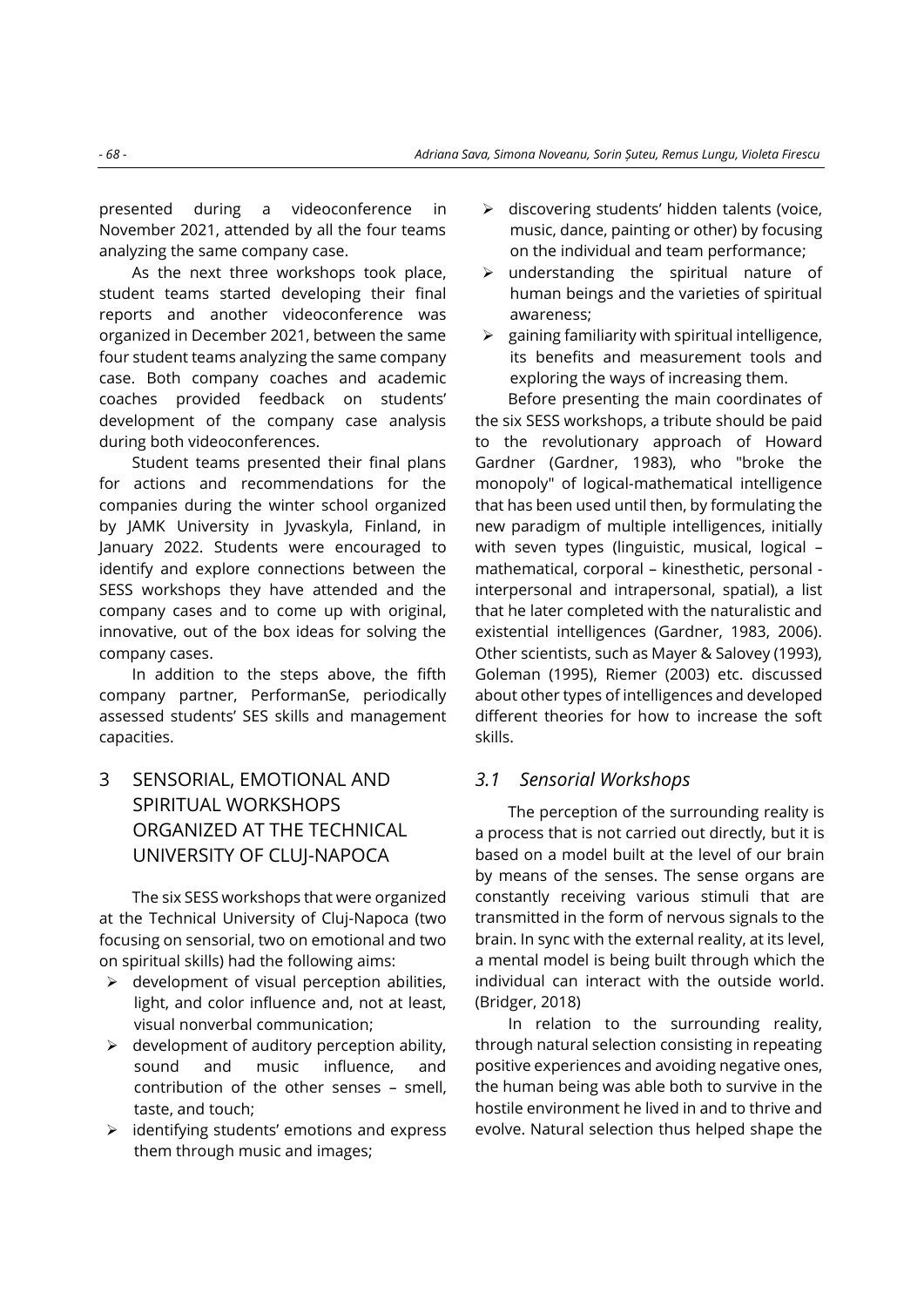human being's perceptions of the surrounding world. (Hedge, 2017)

[Living in a diverse and fascinating universe](https://www.reverso.net/traducere-text#sl=rum&tl=eng&text=Trăind%20într-un%20univers%20divers%20şi%20fascinant%20al%20lucrurilor,%20oamenii%20le%20pot%20percepe%20diferit,%20existând%20moduri%20subiective%20de%20a%20le%20sesiza%20şi%20interpreta.%20În%20relaţie%20cu%20ceea%20ce%20ne%20înconjoa)  [of things, people can perceive them differently,](https://www.reverso.net/traducere-text#sl=rum&tl=eng&text=Trăind%20într-un%20univers%20divers%20şi%20fascinant%20al%20lucrurilor,%20oamenii%20le%20pot%20percepe%20diferit,%20existând%20moduri%20subiective%20de%20a%20le%20sesiza%20şi%20interpreta.%20În%20relaţie%20cu%20ceea%20ce%20ne%20înconjoa)  [with subjective ways of sensing and interpreting](https://www.reverso.net/traducere-text#sl=rum&tl=eng&text=Trăind%20într-un%20univers%20divers%20şi%20fascinant%20al%20lucrurilor,%20oamenii%20le%20pot%20percepe%20diferit,%20existând%20moduri%20subiective%20de%20a%20le%20sesiza%20şi%20interpreta.%20În%20relaţie%20cu%20ceea%20ce%20ne%20înconjoa)  [them.](https://www.reverso.net/traducere-text#sl=rum&tl=eng&text=Trăind%20într-un%20univers%20divers%20şi%20fascinant%20al%20lucrurilor,%20oamenii%20le%20pot%20percepe%20diferit,%20existând%20moduri%20subiective%20de%20a%20le%20sesiza%20şi%20interpreta.%20În%20relaţie%20cu%20ceea%20ce%20ne%20înconjoa) [In relation to what is around us, things are](https://www.reverso.net/traducere-text#sl=rum&tl=eng&text=În%20relaţie%20cu%20ceea%20ce%20ne%20înconjoară,%20lucrurile%20sunt%20urâte%20sau%20frumoase,%20plăcute%20sau%20neplăcute%20în%20funcţie%20de%20modul%20în%20care%20fiecare%20dintre%20noi%20şi-a%20constituit%20un%20model%20mental%20atât%)  [ugly or beautiful, pleasant or unpleasant,](https://www.reverso.net/traducere-text#sl=rum&tl=eng&text=În%20relaţie%20cu%20ceea%20ce%20ne%20înconjoară,%20lucrurile%20sunt%20urâte%20sau%20frumoase,%20plăcute%20sau%20neplăcute%20în%20funcţie%20de%20modul%20în%20care%20fiecare%20dintre%20noi%20şi-a%20constituit%20un%20model%20mental%20atât%) [depending on how each of the individuals has](https://www.reverso.net/traducere-text#sl=rum&tl=eng&text=În%20relaţie%20cu%20ceea%20ce%20ne%20înconjoară,%20lucrurile%20sunt%20urâte%20sau%20frumoase,%20plăcute%20sau%20neplăcute%20în%20funcţie%20de%20modul%20în%20care%20fiecare%20dintre%20noi%20şi-a%20constituit%20un%20model%20mental%20atât%)  [formed a mental model based on both ancestral](https://www.reverso.net/traducere-text#sl=rum&tl=eng&text=În%20relaţie%20cu%20ceea%20ce%20ne%20înconjoară,%20lucrurile%20sunt%20urâte%20sau%20frumoase,%20plăcute%20sau%20neplăcute%20în%20funcţie%20de%20modul%20în%20care%20fiecare%20dintre%20noi%20şi-a%20constituit%20un%20model%20mental%20atât%)  [patterns and during individual training.](https://www.reverso.net/traducere-text#sl=rum&tl=eng&text=În%20relaţie%20cu%20ceea%20ce%20ne%20înconjoară,%20lucrurile%20sunt%20urâte%20sau%20frumoase,%20plăcute%20sau%20neplăcute%20în%20funcţie%20de%20modul%20în%20care%20fiecare%20dintre%20noi%20şi-a%20constituit%20un%20model%20mental%20atât%)  [Regardless of how reality is perceived, in its](https://www.reverso.net/traducere-text#sl=rum&tl=eng&text=În%20relaţie%20cu%20ceea%20ce%20ne%20înconjoară,%20lucrurile%20sunt%20urâte%20sau%20frumoase,%20plăcute%20sau%20neplăcute%20în%20funcţie%20de%20modul%20în%20care%20fiecare%20dintre%20noi%20şi-a%20constituit%20un%20model%20mental%20atât%)  [absence human life would be inconceivable](https://www.reverso.net/traducere-text#sl=rum&tl=eng&text=În%20relaţie%20cu%20ceea%20ce%20ne%20înconjoară,%20lucrurile%20sunt%20urâte%20sau%20frumoase,%20plăcute%20sau%20neplăcute%20în%20funcţie%20de%20modul%20în%20care%20fiecare%20dintre%20noi%20şi-a%20constituit%20un%20model%20mental%20atât%)  [because](https://www.reverso.net/traducere-text#sl=rum&tl=eng&text=În%20relaţie%20cu%20ceea%20ce%20ne%20înconjoară,%20lucrurile%20sunt%20urâte%20sau%20frumoase,%20plăcute%20sau%20neplăcute%20în%20funcţie%20de%20modul%20în%20care%20fiecare%20dintre%20noi%20şi-a%20constituit%20un%20model%20mental%20atât%) it creates for every individual the certainty of his existence and his being among the other objects. (Mullins & Hicks, 2005)

As the underlying elements of various operations, actions, activities and thoughts, perceptions are cognitively organized and structured, and when they are reinforced, they are transformed into essential skills or behaviors, leading to different levels of performance of people. (Bridger, 2018)

The two sensorial workshops intended to explore successively all the five senses – sight, hearing, smell, taste and touch. Since the sight is the main sense that connects a human being to the environment, the first sensorial workshop was entirely dedicated to it. The use of the other four senses was explored in the second sensorial workshop, with a focus on the hearing sense.

In the first workshop, entitled "Sight – the main sensorial perception channel", the difference between sensation and visual perception has been clarified, the phases of the perceptive process have been identified, and a number of examples of perception errors have been analyzed. The subject of the colors and of their psychological effects was then addressed. The students attending the workshop conducted two personality tests, in order to reveal a person's innermost suppressed traits and the psychological condition of the person based on his or her color preference.

Further on, the workshop addressed the theme of light, discussing the physicals that characterize the phenomenon (luminous flux, luminous intensity, illuminance), insisting on its color temperature (warm, neutral or cold light), with applications in business and industrial lighting (Bridger, 2018). The last part of the workshop focused on the nonverbal communication. Numerous examples have been given to interpret gestures and mimics (Pease & Pease, 2004), including examples from wellknown motion pictures.

The first part of the second sensorial workshop, entitled "Hearing and the other senses – auxiliary sensorial perception channels", addressed the sense of hearing. The classification of the acoustic waves, soundspecific sizes (frequency, acoustic pressure, sound intensity) was presented. Participants performed a hearing assessment test and listened to several special sounds (white sound, pink sound, etc.). A special and at the same time controversial category of sounds includes the healing sounds (solfeggio frequencies) which the participants had the opportunity to listen to (Hedge, 2017; Trotta, 2020; Bruscia, 2014; Korczynski et al., 2013). The issue of noise has also been discussed, with its negative effects and the limitations imposed in this context by the European Union.

The subject of music was addressed as well, the participants were able to listen to five different songs, and after each one they had to identify the types of emotions or mood they felt. Environmental (background) music and workplace music were also addressed, with their positive potential effects. Finally, the participants watched motion picture snippets with no sound, original audio, and other sound variation, analyzing to what extent the soundtrack can amplify the effects of the images.

Regarding the sense of smell, the classification of basic odors and fragrances was presented. Scenting the workplace and its positive effects have also been discussed (Bridger, 2018).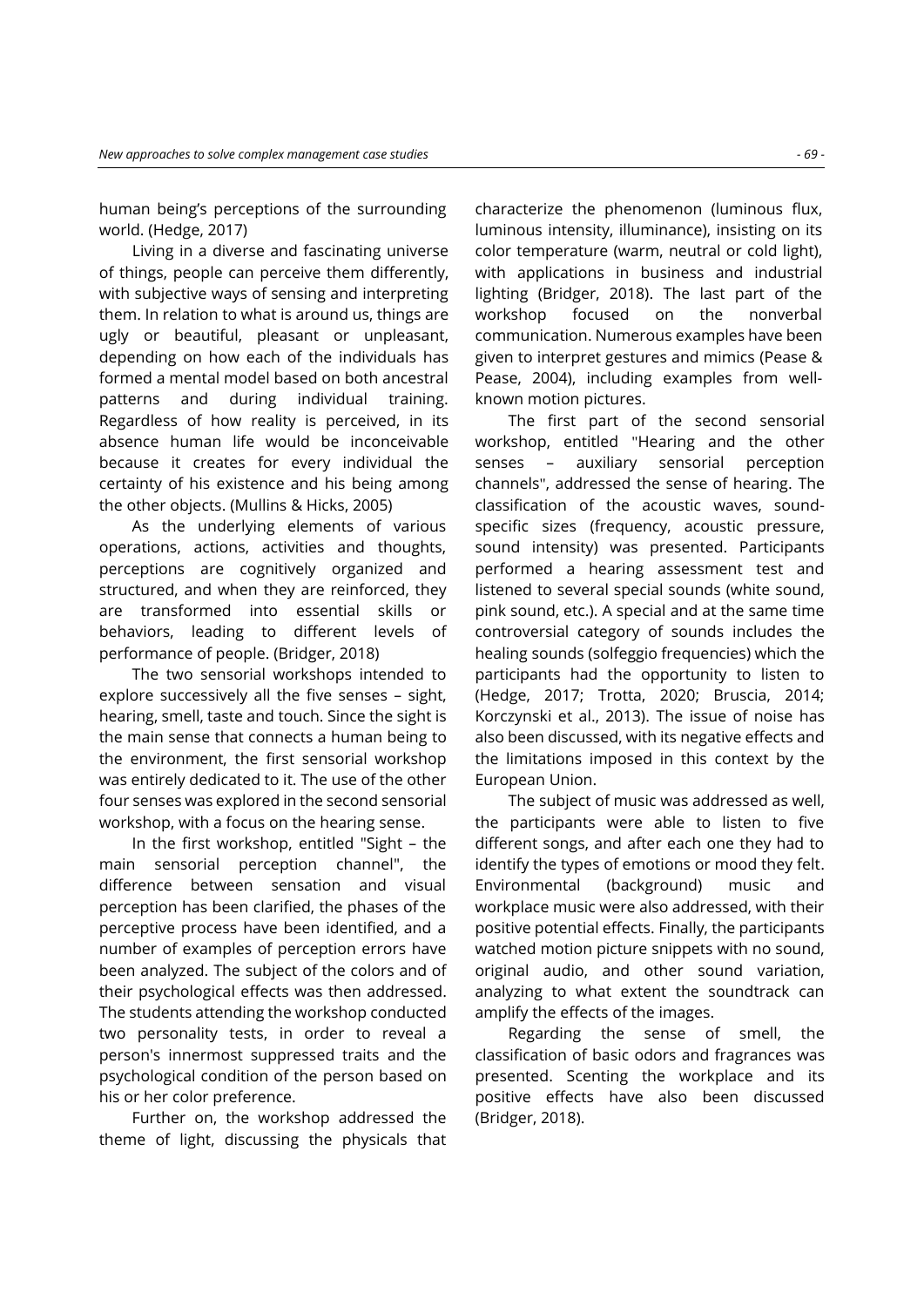For the taste sense, the basic tastes were presented. At the end of the workshop, the sense of touch was addressed in connection with old social habits such as handshaking and embracing, gestures that were also discussed in the current business context (Pease & Pease, 2004).

### *3.2 Emotional Workshops*

The researchers have studied how emotions change people performance. In his doctoral thesis, Payne (1985) discussed emotions and how society has historically suppressed them. Five years later, Salovey & Mayer (1990) published a paper using the term "Emotional Intelligence" where they discussed the ability to monitor one's own and others' feelings, to control emotions, and to use this information to guide one's thinking and actions (Mayer & Salovey, 1993; Mayer et al., 2001). There are numerous studies about how people can be in touch with their feelings, how they can control their impulses, how they are aware of how others see them, and how they can weed out distractions, all these aspects were developed by Goleman (1995). Other scientists, such as Gardner (2006), Moon & Hur (2011), Riemer (2003) and Tekerek & Tekerek (2017), discussed the ways in which emotional intelligence can help us anticipate our own and others' behavior quicker, more practically and spontaneously than through thought or spoken language.

Emotional intelligence, according to Mayer-Salovey model, refers to the ability of identifying emotions and to ask yourself questions such as: "how do I feel?", "how does the other person feel?". This model also teaches how to use emotions to improve thinking: "is this useful?", "does it help me, motivate me, give me energy or not?". On the other hand, Mayer-Salovey model helps to understand emotions and how to manage them. This can be done through addressing questions such as: "why do I feel, what I feel?", "why does the other person feel this

way?", "how will I feel?" and "do the resulting decision and actions include emotion and logic to ensure a desired result?" (Cândea & Cândea, 2005).

The purpose of the first emotional workshop, entitled "Music and image", was to identify emotions and to improve them through music and images, in order to develop creativity. When people listen to music, their limbic and paralimbic systems are activated, triggering intensive emotional responses and the body and brain react in interesting ways (Cook et al., 2019).

To achieve the goal, three general objectives were set: to develop the skills in order to identify one's emotions and their type; to develop the ability to describe emotions; to develop the skills of identifying the emotions of others. Basically, it was intended to develop skills in perceiving and describing emotions in order to act effectively, regardless of emotional states (see Figure 2).



#### Figure 2. Steps followed during the first emotional workshop

For identifying their own emotions or those of the others, the participants used Plutchik's "Emotions Circle" (Kelley, 2006), which starts from eight basic emotions and eight complex emotions. The eight basic emotions are joy, trust, fear, surprise, sadness, anticipation, anger, and disgust. Also, the basic emotions can be understood by opposite pairs: surprise is the opposite of anticipation. Complex emotions are composed of two fundamental emotions. For example, "trust" and "joy" give "love". Also, each basic emotion has two intensities; for example, "joy" can lead to "serenity" and "ecstasy".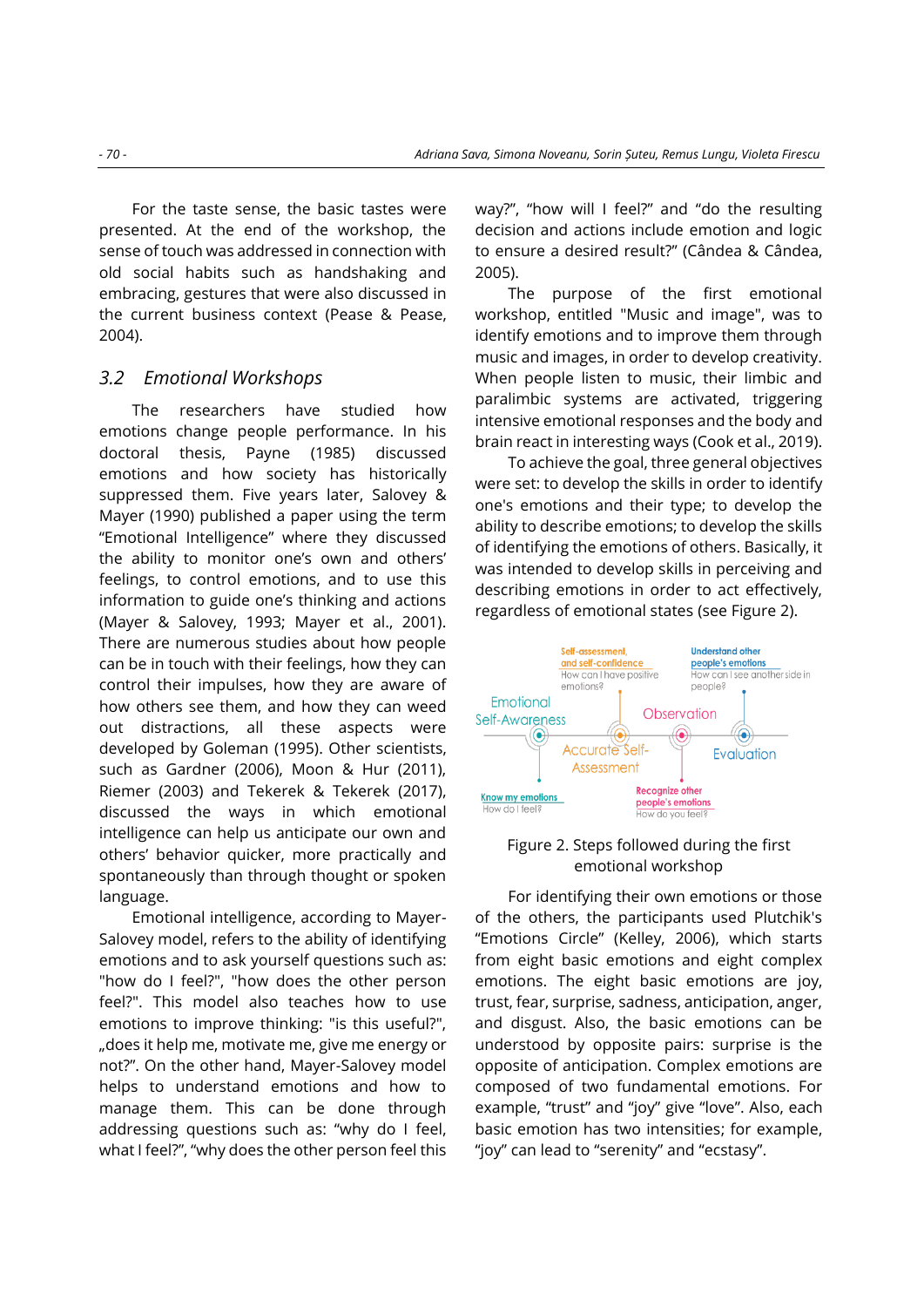Another instrument that students used to identify feelings and emotions was the "Feeling Wheel" (Kelley, 2006). This instrument is very useful in identifying the specific feelings and emotions that people are experiencing at any given point in time so that they can be addressed and resolved. The wheel has three rings and six primary feelings: mad, scared, joyful, powerful, peaceful, and sad. A secondary ring of words helps narrow those feelings down. A third, outer ring gets even more specific. In all, there are 72 words to link to your feelings. For instance, one's first thought when perusing the wheel is that they are feeling "hopeful". Once they find "hopeful" on the middle band of the wheel, they can see that the associated core feeling (nearer the center) is "joyful", and the more specific, nuanced feeling (on the outer ring) is "optimistic".

In order to identify and describe emotions, the participants listened to music, they examined Plutchik 's "Emotions Circle" and Willcox's "Feeling Wheel" and they analyzed theirs and their colleagues' emotions and feelings.

The participants could simply identify what they were currently feeling when they were listening to different types of music, and also "drill down" further to discover associated feelings, so they could better describe their emotions.

At the end of the first workshop, the participants worked in teams (formed according to the company case study that was assigned to them in the ProCESS project) and created a first SWOT analysis about each team member's role in the team.

The aim of the second emotional workshop, entitled "Hidden Artistic Talents", was to manage emotions in order to develop creativity and team spirit. To achieve the goal, three general objectives were set: to develop emotion management skills; to develop the ability of regulating emotions; to increase the creativity.

These goals enable people to be creative, regardless of emotional states (see Figure 3).



#### Figure 3. Steps followed during the second emotional workshop

Goleman's model with four domains (Goleman, 1995) was chosen for the activities planned during the second emotional workshop. The four domains of the model are selfawareness, self-management, social awareness, and relationship management. *Self-awareness* involves emotional self-awareness, accurate self-assessment and self-confidence. *Selfmanagement* includes emotional self-control, transparency, adaptability, achievement, initiative and optimism. *Social awareness* refers to empathy, organizational awareness and service orientation. *Relationship management* includes influence, inspirational leadership, developing others, change catalyst, building bonds, conflict management, teamwork and collaboration.

If we are aware of our feelings, we could manage and establish how we might respond to others. The participants carried out an activity called "Self-presentation in an artistic way", which asked each of them to present himself in an artistic way, with the use of drawing, dancing, singing a song, painting, saying poetry etc.

Davidson & Begley (2021) studied how brain patterns could change our lives and what we could do to improve our emotional responses. Taking into consideration their results, the participants analyzed how they and their colleagues feel and could regulate their emotions in the context of several case studies.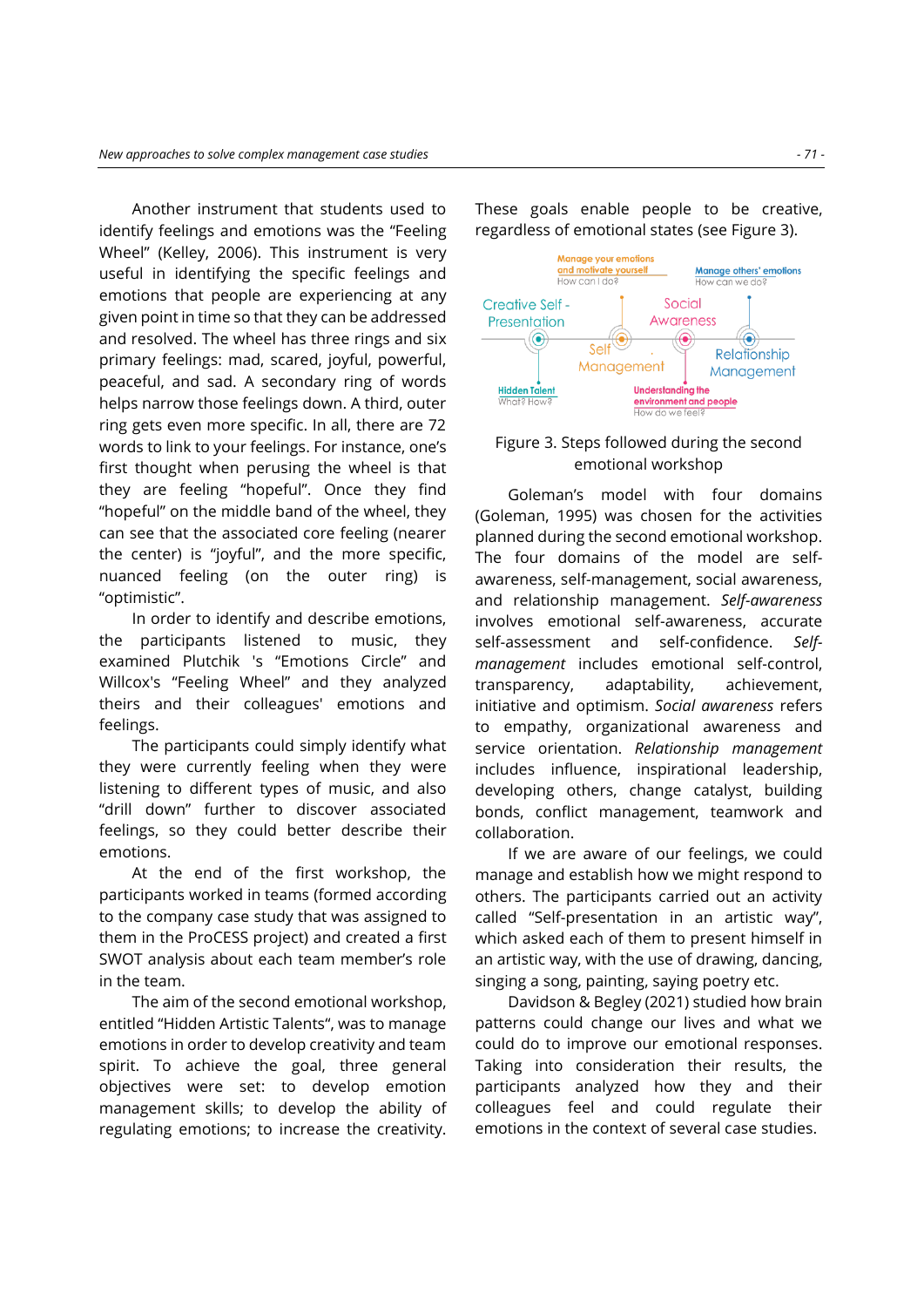At the end of the second emotional workshop, each student team of four participants had to prepare an informal presentation about their team. This allowed the participants to manage the relationships among team members and they updated the SWOT analysis about their roles in the team for analyzing the company case study.

## *3.3 Spiritual Workshops*

In the last decades many researchers focused on integrating spirituality in several management realms like organizational life, leadership, decision-making, business ethics, etc., covering both conceptual and empirical approaches (Lungu & Lungu, 2012) undoubtedly proving a growing interest in reconsidering the neglected spiritual facet of both managers and employees in pursuing organizational efficiency and effectiveness.

With the paradigm shift generated by Howard Gardner's theory of multiple intelligences (Gardner, 1983, 2006), studies and research have elaborated new insights covering emotional intelligence (Goleman et al., 2007; Goleman, 2008) and more recently spiritual intelligence (Torralba, 2012; Zohar & Marshal, 2009; Wigglesworth, 2014).

The emergence of works on spiritual intelligence, besides the management studies and research related to the integration of spirituality in the life of organizations, has strengthened the attention to the neglected problem of the spiritual dimension of the human being, which did not go unnoticed by academia. In this context, the awareness and development of spiritual skills in future managers facing the complex challenges of a globalized and multicultural economy seems at least promising for achieving the desired goals of companies in a postmodern world.

The two spiritual workshops within the ProCESS project gradually addressed the issue of spiritual abilities. Thus, the first workshop aimed to make students aware of the reality of spiritual experiences even in a postmodern world. The second workshop aimed to discuss the characteristics of spiritual intelligence from the perspective of solving complex managerial problems.

The first workshop, labeled as "Spiritual awareness in a postmodern world", had the following objectives: acquaintance with the notion of spirituality; acquiring knowledge of various theories on the nature of the human being; the ability to differentiate between the postmodern acceptance of spirituality and religion from a corporate perspective; knowledge of the fields of integration of the elements of spirituality in organizations; selfassessment of spirituality based on standardized tests.

A first question that arises in covering the above topic is certainly "why should modern management take into account spiritual issues?" According to the bibliographic account in Lungu & Lungu (2012), the motivational impetus is manifold: the necessary support employees are looking for to overcoming the changes both in the corporate environment and in the traditional support given by the family and community, the aging population that becomes more sensitive for life-death questions, and not the least the possible benefits companies could attain by integrating spiritual issues in their organizational life.

If distinguishing spirituality from religion from an organizational perspective is relatively well defined in the corporate environment, the problem of defining spirituality is much more difficult. In the synthesis made by Lungu & Lungu (2012), religion is perceived as being organized, institutionalized, communal, ritualistic, and dogmatic, while spirituality is individualized and personal, informal, does not take into account a certain confession based on a specific doctrinal teaching, and therefore universal.

The discussion on the subject of spirituality, even from the perspective of the management of organizations cannot naturally avoid the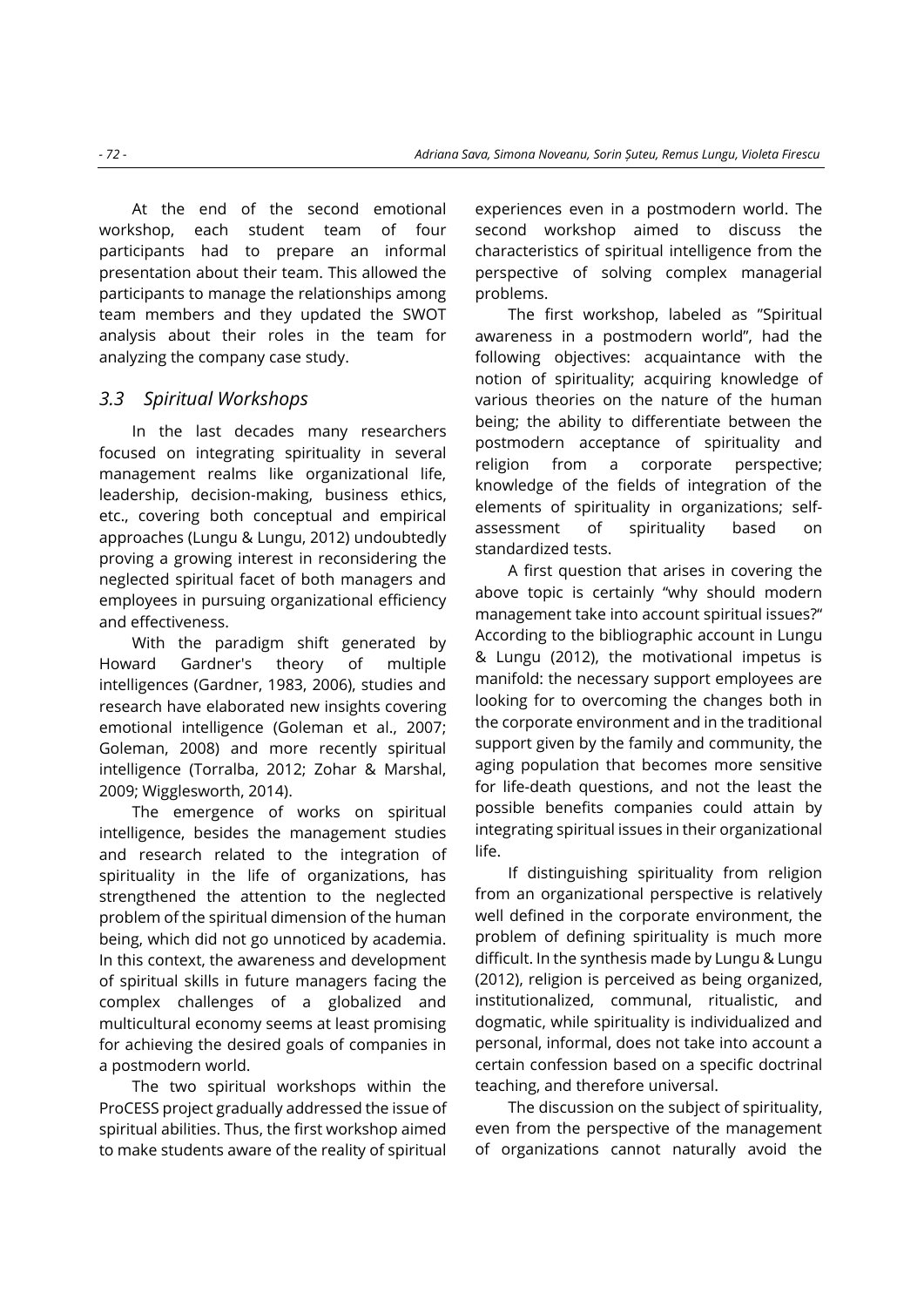question related to the nature of the human being: physical, spiritual, or both.

Going further on the issue of convergence between management and spirituality, it is crucial to review elements of spiritual-religious inspiration that can be identified in the management of organizations. A short list in this regard would include at least spirituality in the workplace, theories of spiritual-religiousinspired leadership (servant leadership, spiritual leadership, legacy leadership), decision-making and work ethic, corporate social responsibility, and so on (Lungu, 2021).

At the end of the first workshop dedicated to the development of spiritual skills, students were provided with a self-assessment instrument on their spiritual experience.

For the second spiritual workshop, labeled as "How to increase our Spiritual Intelligence (SI)", the following objectives were set: acquiring knowledge of the multiple intelligences approach proposed by various authors; acquiring the ability to define the notion of spiritual intelligence; acquaintance with the notions of power, benefits, and atrophy of spiritual intelligence; gaining knowledge on the generic stages for the development of spiritual intelligence; self-assessment of the level of spiritual intelligence based on a standardized questionnaire.

The reason why the second spiritual workshop was dedicated to understanding and developing spiritual abilities related to spiritual intelligence is based on the findings of the bibliographic study undertaken (Zohar & Marshal, 2009; Torralba, 2012; Wigglesworth, 2014). From the point of view of multiple intelligences models incorporating spiritual intelligence, Zohar & Marshal (2009) took as a premise the functioning of the brain for the three types of intelligence they propose (intellectual intelligence (rational) for serial thinking; emotional intelligence for associative thinking; spiritual intelligence for unitary thinking). Wigglesworth (2006; 2011; 2014) proposed a simplified hierarchy, in the form of a pyramid model of multiple intelligences, in which she considers four types of intelligence (physical, cognitive, emotional and spiritual), which appear and develop throughout the life of each person, from the stage of small child. On the other hand, Torralba (2011) was not so concerned with providing his own classification, accepting Gardner's model, but broadly developing the type of spiritual intelligence in terms of power, benefits and atrophy of spiritual intelligence.

Going further, a second issue of interest is how to assess the spiritual intelligence. In this respect, Zohar & Marshall (2009, pp. 29-30) offer a list of self-evaluation that includes: the ability to be flexible; high degree of self-awareness; the ability to endure and use suffering; the ability to bear and transcend pain; the quality of being inspired by visions and values; the repulsion to accuse unnecessarily; the tendency to see the connections between various things (to be "holistic"); the tendency to ask "Why?" or "What if?" and to look for "fundamental" answers; the ability to work against conventions ("to be independent of context").

A third concern on the topic obviously covers how to increase one's spiritual abilities. The cited works offer a good deal of hints in this respect. Torralba (2011, pp. 157-193) provides a set of 12 ways of cultivating spiritual intelligence: assiduous practice of loneliness; pleasure for peace; contemplation; exercise in philosophizing; spiritual through art; Socratic dialogue; physical exercise; the pleasure of doing nothing; the experience of fragility; the enjoyment of music; the practice of meditation; the exercise of solidarity.

On their part, Zohar & Marshal (2009, pp. 275-321) proposed, on one hand, a set of six ways to develop spiritual intelligence depending on our personality type and personal motivation (the path of duty; the path of protective love; the path of knowledge; the path of personal transformation; the path of brotherhood; the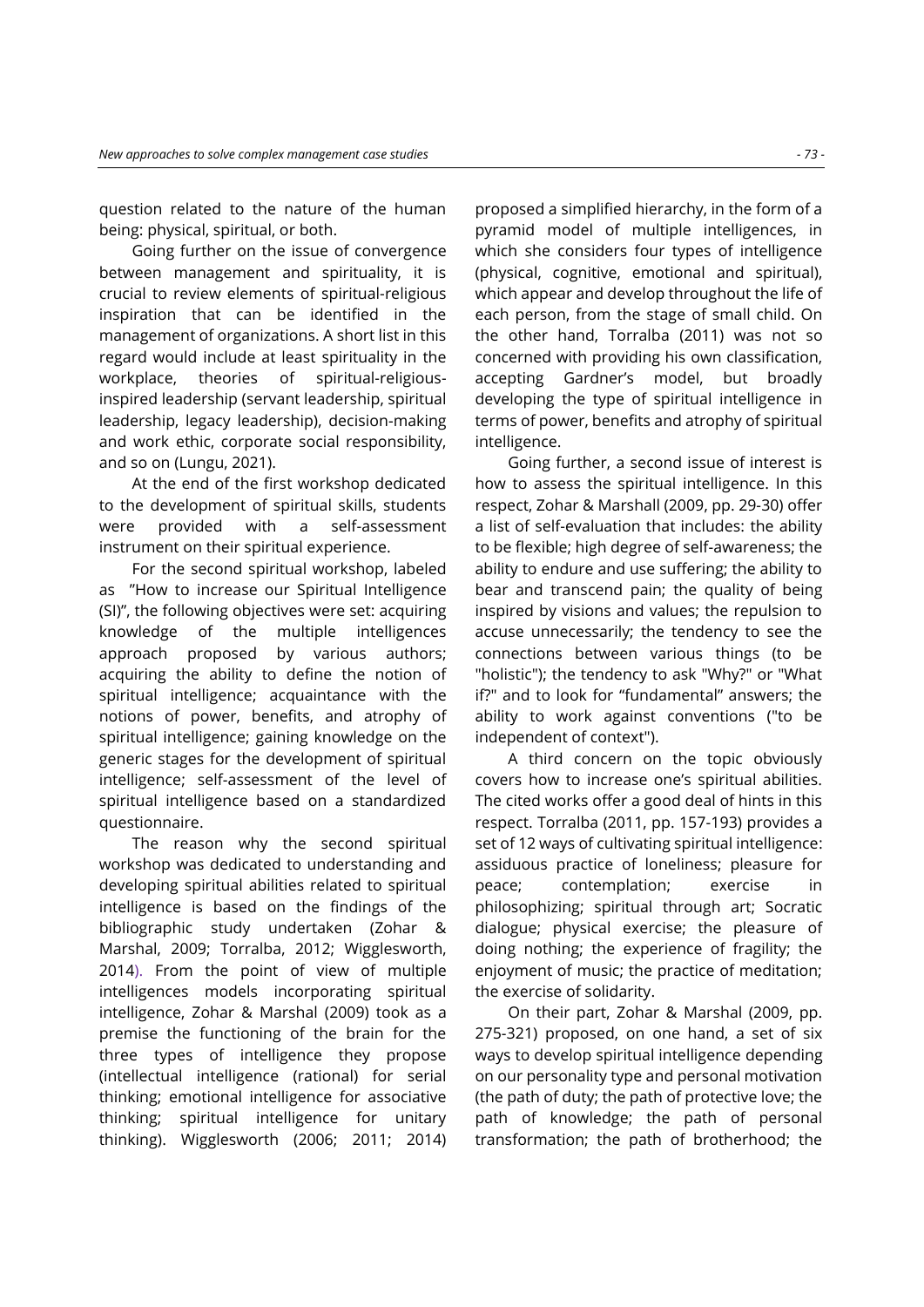path of the leader in the service of others), and on the other hand, a number of seven practical steps to raise the SQ level (the awareness of where we are now; a strong desire to change; reflecting on our center and our deepest motivations; discovering and dissolution of obstacles; exploring more opportunities to move forward; dedicating ourselves to a certain path; awareness of the existence of several paths).

Finally, Wigglesworth (2014, pp. 132-133) proposed a very elaborate model, containing a list of 21 abilities of spiritual intelligence, grouped into 4 categories (quadrants: a. Self/ Self-awareness; b. Universal awareness; c. Self/ Self Mastery d. Social mastery/ Spiritual Presence), and as a practical exercise, formulated "nine steps to move to the Higher Self": "Stop; Breathe; Ask for help; Observe yourself; Identify and Embrace Ego-concerns; Look deeply into the root causes of egoconcerns; Reframe the situation-see with your eyes; Focus on something to be Grateful for; Choose a spiritually intelligent response."

The second spiritual workshop, dedicated to the issue of students' development of spiritual skills via enhancing their spiritual intelligence ended by administrating King's Spiritual Intelligence Self-Report Inventory (King, 2008, pp. 206-207).

# 4 USING SES SKILLS IN SOLVING COMPLEX MANAGEMENT CASES

# *4.1 First round of four complex management cases*

As presented in the second section of the paper, the ProCESS method tested by students for analyzing a complex management case is based on understanding the company case, next implementing sequences to mobilize sensorial, emotional, spiritual capacities, but also rational ones, and finally formulating recommendations that could solve the case (Eskola, 2021, p.4).

The four company cases proposed by the partner companies for the project's first year are briefly presented below.

The case study proposed by SANOFI, the French company partner and one of the global leaders in the pharmaceutical market, focused on the challenge of improving flu vaccination coverage rate, by stimulating the various health care professionals that can be involved in the vaccination process (doctors, nurses, pharmacists) to work more closely together, for patient's benefit. Students working on this company case were asked to find solutions that would lead to a better cooperation between stakeholders (Eskola et al., 2021, pp.17-19; "Press release – First round of complex management case studies", 2021).

De KLAUSEN is a Romanian business growth consulting company, focusing on the use of intensive consulting, training and coaching techniques, having as clients both multinational companies and Romanian entrepreneurial enterprises, particularly of medium size. The case study proposed by De KLAUSEN refers to one of their clients, the Romanian company KLAUS-ELGEX, which is one of the national leaders for solutions and electrical equipments for industrial automation systems, electrical drives and lighting systems. The challenge for students was to identify solutions that can lead to increasing sales with 25% per year, by focusing especially on the digitization of the sales processes (Eskola et al., 2021, pp.12-16; "Press release – First round of complex management case studies", 2021).

Mediatalo Keskisoumalainen is a communications and media corporation in Finland, representing a major player on the Finnish market for providing printed and digital newspapers, digital advertising, marketing and communications services, graphic production, as well as printing and distribution services. The case study proposed by the company asked students to explore the options the company could employ for creating a whole new learning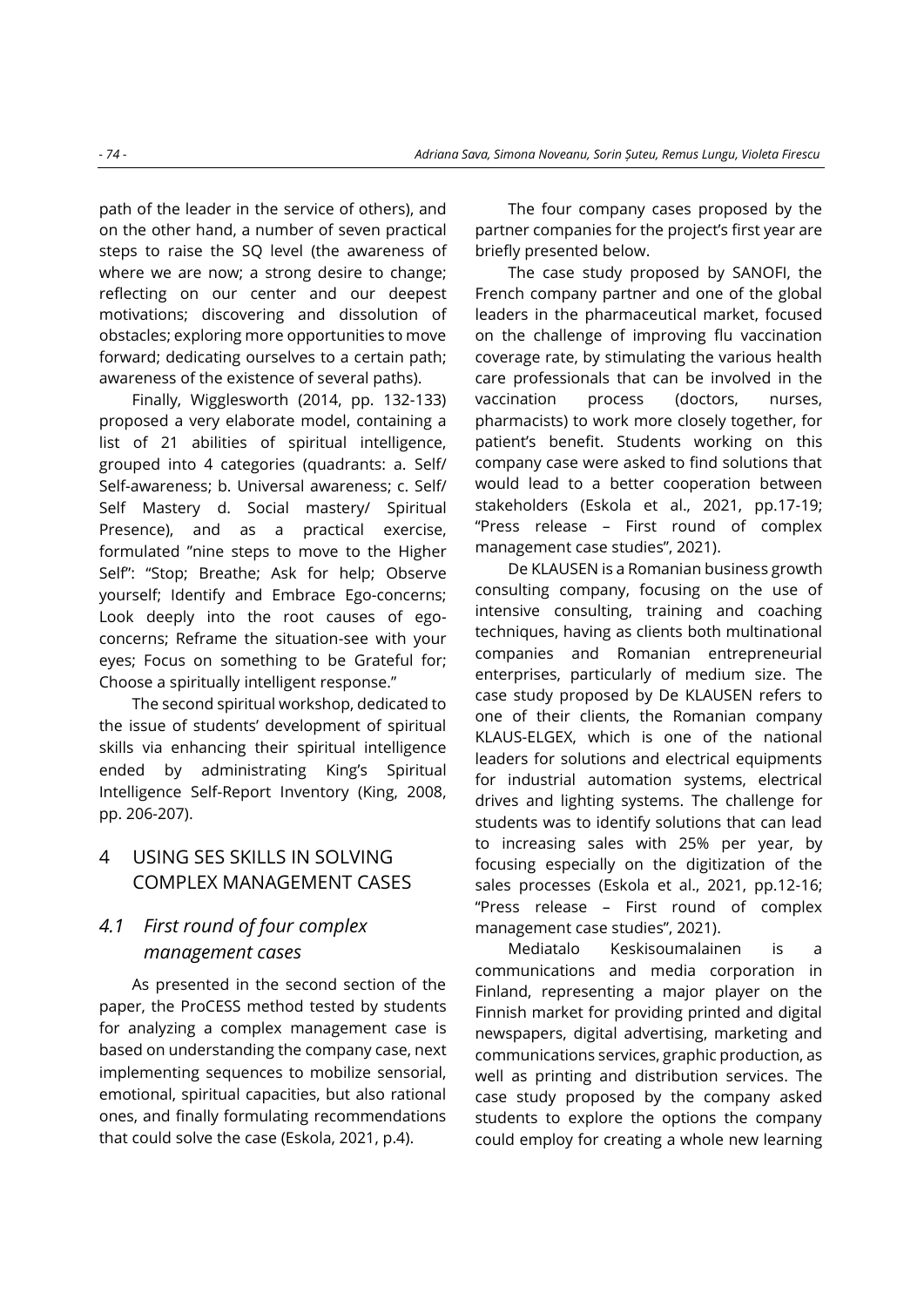culture and for developing competences that will enable the company to reach its target of increasing sales and revenue, given the major challenges faced by the company, among which are the changing consumer buying behavior and media usage, as well as the various regulations on privacy and targeting (Eskola et al., 2021, pp.4-12; "Press release – First round of complex management case studies", 2021).

Latvijas Pasts is the largest postal service provider in Latvia, providing traditional postal services, express mail, delivery of subscribed publications and unaddressed advertising, retail of goods and press, among others. During the last five years, the company saw a transition from bureaucratic management style to a resultoriented one, which also included a complex process for creating company's values. The main questions raised by this case for students were how to bring the company values to life and to stimulate their contribution for organizational performance (Eskola et al., 2021, pp.19-27; "Press release – First round of complex management case studies", 2021).

# *4.2 TUCN students' opinions on using SES skills for solving complex management case studies*

The next part of this section highlights the main coordinates of the experience the 16 Romanian students had in the process of analyzing the four company cases by using the ProCESS method and it is based on the final reports developed by the four Romanian student teams (Ciulean, Cotora, Lazăr, Oros, 2022; Piciu, Mocan, Andrei, Dăngulea, 2022; Imre, Ciortea, Sabău, Hangea, 2022; Baltag, Faja, Mătieș, Tomoioagă, 2022).

Student teams' final reports were required to follow a proposed structure: summary of the company's main characteristics and of the proposed complex case, presentation of the six SESS workshops, highlighting the manner in which the workshops contributed to the company case analysis, and lastly, final plans for action, consisting of students' solutions and recommendations for the company.

For the section presenting workshops' contribution to the company case treatment, the academic coaches offered students a set of questions to take into account when analyzing these aspects: What were their experiences about themselves during the SESS workshops? Which SES skills have they started to apply on a daily basis? What insights did they generate for their case as a result of the SESS workshops? How are emotional, sensorial and spiritual skills related to business? What can leaders learn from such types of workshops? How can organizations and leaders use SES skills? Therefore the remainder of this section is structured according to students' opinions on these aspects.

### 4.2.1 Students' own experiences during the workshops

Most students felt that the SESS workshops not only generated valuable insights for them to analyze the complex management cases, but had an impact for their lives as well, as the workshops enabled them to explore areas that could help them grow both in their personal and professional lives.

In students' opinion, the workshops helped them first and foremost to know themselves better, by discovering new aspects about themselves and then about the others.

In relation to others, students learned how important perception is, that everybody is entitled to have a different perspective on the same aspect and that more empathy is needed with those around us. It is important to not just expose one's point of view on a certain topic, but to also listen the other's perspective.

Students perceived the workshops as being quite different one from another, but stressed out that they were able to find something new and helpful from each of them. Students felt that the sensorial workshops made them better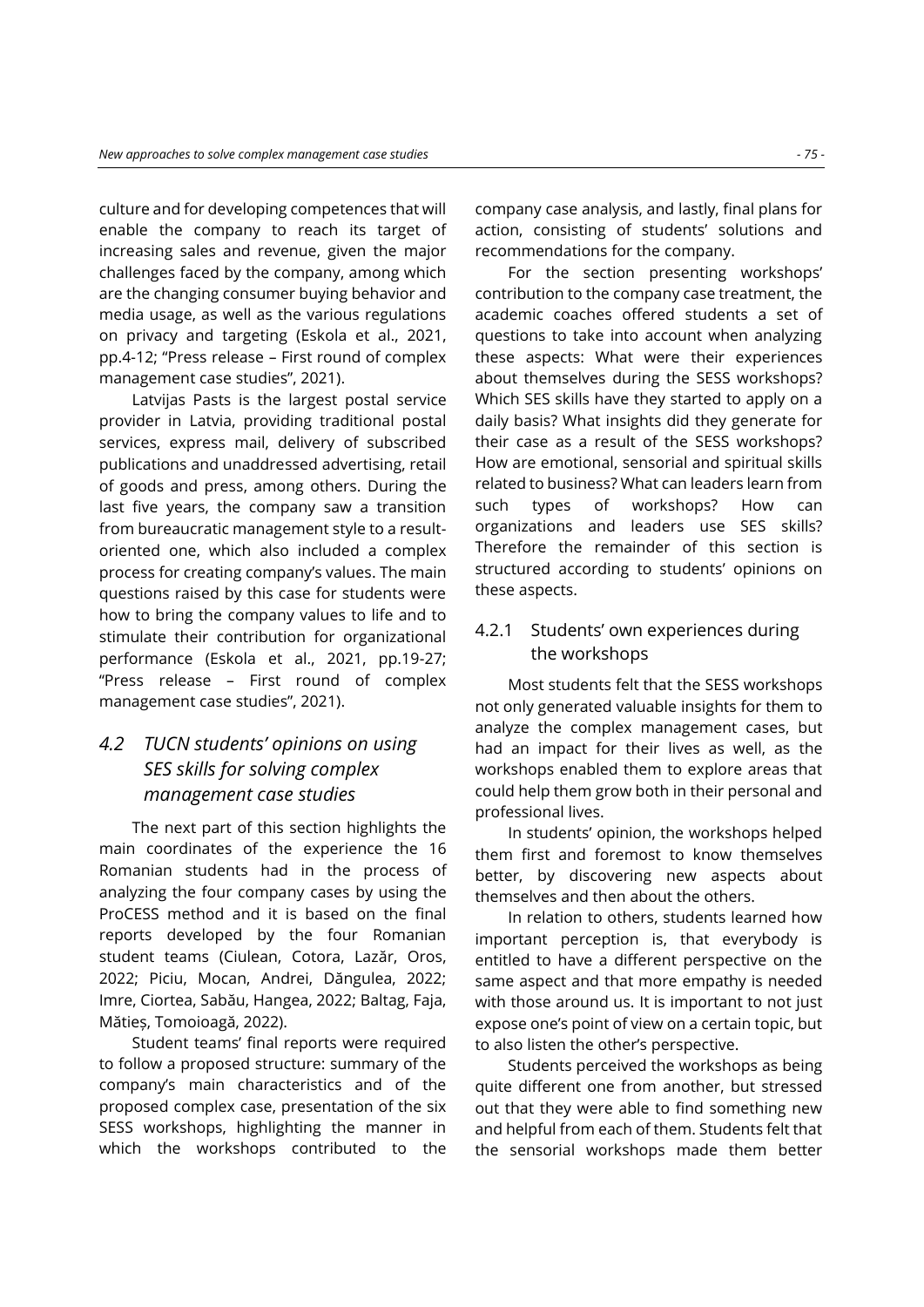understand the importance of senses, of how everything that surrounds us, everything that we see, hear, smell or touch has a huge impact on our lives, both at personal and professional levels. Students became even more aware of the huge role music and images play in our lives. In their turn, they felt that the emotional workshops helped them to develop their abilities of better identifying and understanding not only their own emotions, but also the emotions of others. On the spiritual side, the workshops helped students to discern the different spiritual practices and to understand that spirituality can provide them with more courage and confidence.

One student team noted that one of the most important things they learned from the workshops was that spending time on oneself should be seen as an investment, not a waste of time.

Another team perceived the workshops as raising beautiful challenges for them, that helped them develop "a sixth sense" of selfknowledge and self-awareness, which in turn made them believe that SES skills could provide a solution for every negative emotion one can experience in his life.

In addition to the new aspects they discovered about themselves, in some cases students also noted that the workshops provided them confirmation for things they already knew about themselves. For example, one student noted that although she already knew before that she enjoys more practical aspects, like numbers or graphics, rather than emotional ones, it was important for her that after attending the workshops she was provided with a confirmation in this respect.

Among the experiences noted with the workshops at an individual level, one student noted that she thought she had a well-developed spiritual side, but the workshops made her realize that she does not allocate enough time and attention in her life to it. Another student discovered that she is a colder person than she

thought in her relationships with others and this made her start paying more attention to friendships. Another student experienced feelings like contemplation, peace in solitude or the desire to redefine during the workshops, and also other emotions and feelings that he feels he had been suppressing for years.

### 4.2.2 SES skills applied by students on a daily basis

Students identified various SES skills related aspects they started to apply in their everyday lives. As a general remark, it could be said that following the workshops, students believe they became more aware of themselves and of the others and started to pay much more attention to details they did not observe before, related to themselves, to the ones around them and to their surrounding environment as well.

Students started to pay more attention to their own thoughts and to have more confidence in their own senses when analyzing a specific situation.

In their opinion, they also developed the skill of being more attentive to what the others say, but also to their nonverbal language. They understood that each person is entitled to see things from a different perspective than their own and they now listen more carefully to what the other has to say. One student noted that before the workshops, she was used to not having enough patience to wait for the other to finish his idea, but she was already speculating on what the other was actually intending to transmit. Students noted that they are now more observant of the posture, gestures or facial expressions of the person they are talking to and this helps them to better understand the other's reactions, emotions and moods.

Students also started paying greater attention to details from their environment – visual details, ambient lighting, sounds, colors and others – and to use them to their advantage, in their everyday lives, both in professional and personal areas of activity. At a professional level,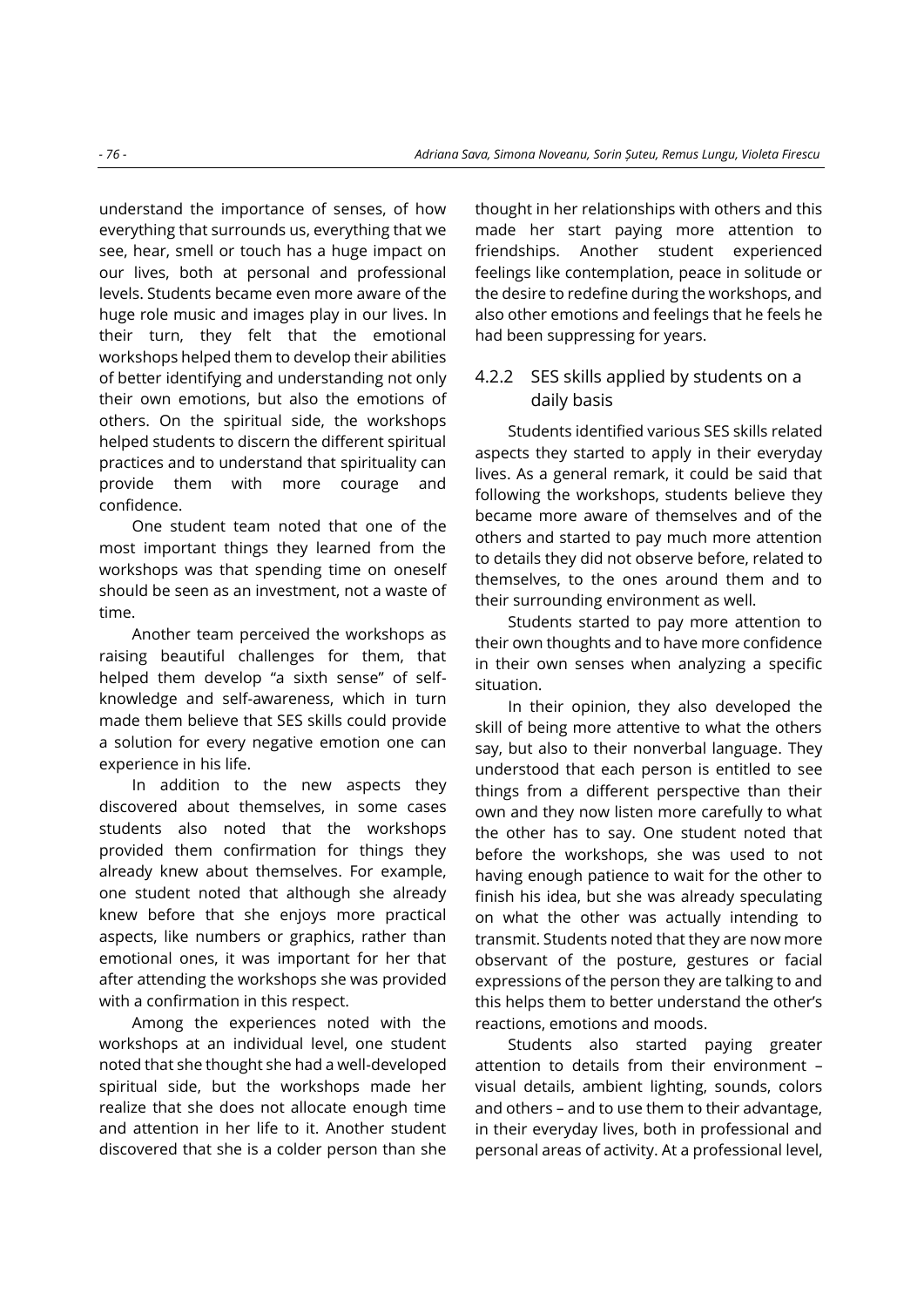they use these elements for improving their work productivity. One student noted that she started listening to music while she's at work and has to perform mechanical tasks that she does not particularly enjoy, as music helps her relax and makes time pass faster, while doing the required task. On a personal level, some of the students noted that when they experience negative feelings or simply have a bad day, they begin listening to their favorite music for about 10 minutes, which puts them in a much better mood for resuming their daily activities. They also started to use images or videos for dealing with their emotions.

In current times filled with so many negative news everyday, students feel that contemplation can be a solution for developing their spiritual side and for coping with stress and fear of the unknown. They think that their willing power, as well as their concentration power, can benefit if they allocate a specific time to connect with their inner thoughts.

# 4.2.3 Insights generated for analyzing the complex management cases as results of the SESS workshops

Students considered the SESS workshops to be rich in information, providing them various information they were not aware of before and felt that each workshop inspired them with ideas for approaching their company case.

Students also believe that their participation at the workshops enabled them to analyze the complex cases not from just one point of view, but from various perspectives, some of these even more unusual. It was also underlined, in some cases, that as the workshops progressed and students were able to find more about the emotional, spiritual and sensorial dimensions of human beings' lives, they started to change their initial perspective and approach of the company case and identified new dimensions they have not considered in the beginning of the company case analysis. Therefore the analysis of the complex management cases, based on the SESS workshops, was an evolving process.

A significant part of the insights generated by the SESS workshops to all four company cases, in students' opinion, took into consideration how employees feel at work, the conditions of their working environment, how motivated they are, what motivates them, the influence of their leaders and managers on others.

The final recommendations developed by the four Romanian student teams for the partner companies covered a wide range of interesting and innovative solutions, reflecting the specific context of each company. On a more general note, these recommendations included, among others, organizing different events for the stakeholders, improving employees' wellbeing at work, motivating the employees and supporting their development, as well as using the most appropriate technologies that can help the company achieve its goals.

Students also noted that attending the workshops made them step out of their comfort zone at some moments, as the approach was different that the one they were used to. Based on their previous experience, they were more accustomed to doing research, obtaining the needed information and organizing it in an easier way, often following in this process various predetermined paths. During the SESS workshops, students were not provided with exact information on how to solve the cases, but they were rather stimulated to dare to think "out of the box" and to rely on their SES skills for identifying innovative solutions.

### 4.2.4 Students' opinion on the connection between SES skills and business

Students believe that emotional, sensorial and spiritual skills are strongly connected to the business world and that leaders have what to learn by attending this type of SESS workshops.

As business involves working with and for people and they should be placed at the center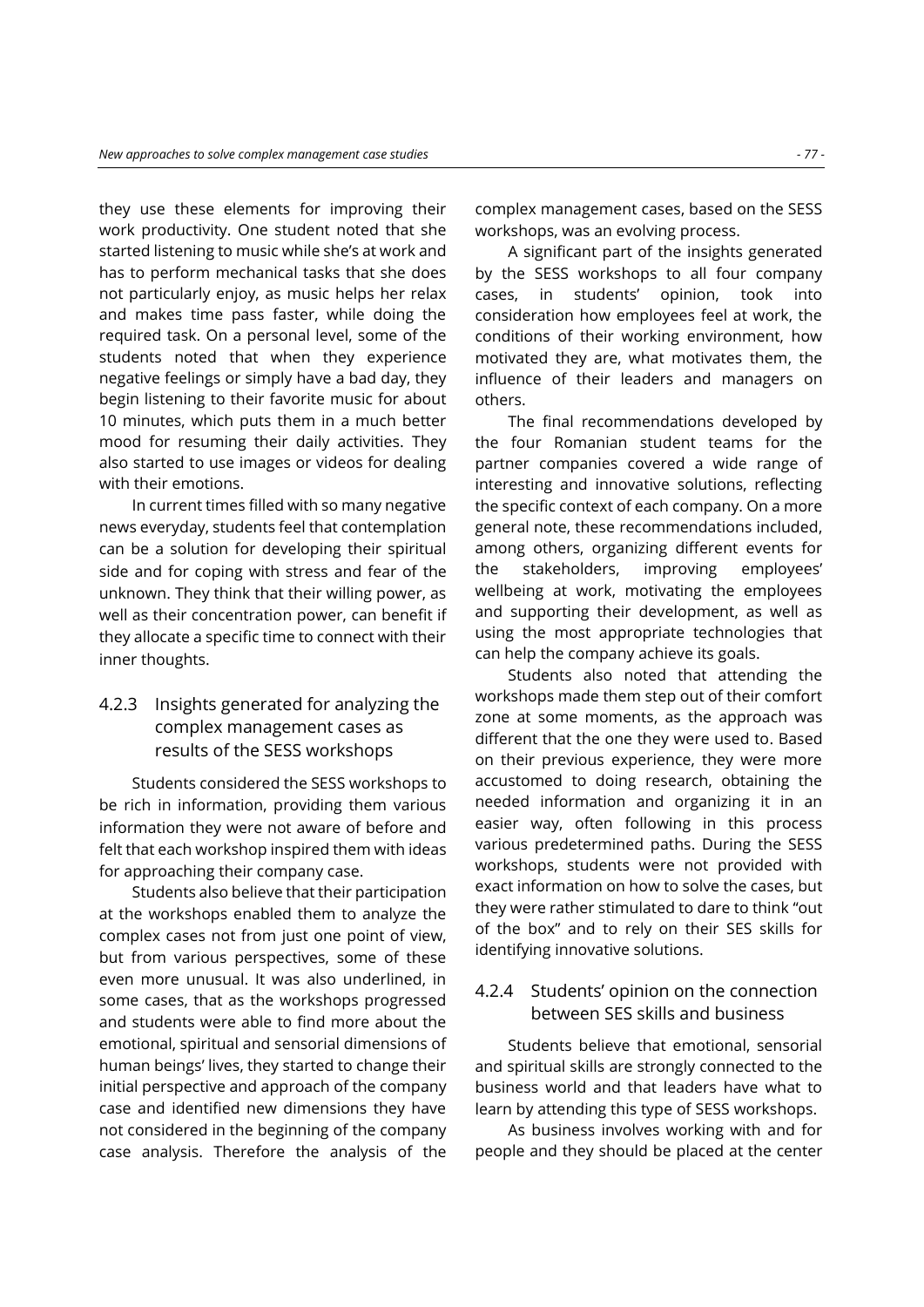of the business, leaders could learn from SESS workshops that for achieving organizational performance technical and rational skills are not sufficient, but SES skills are needed as well, as these capacities will connect leaders with other people in the organization.

Students believe that SES skills are very important for leaders, both for their own development and for the development of their teams and eventually, for the growth of the entire organization. SES skills help leaders know themselves better, enabling them to assess their strengths and weaknesses and to have a more clear view of what they should aim to improve about themselves. At the same time, SES skills support leaders to develop better abilities for knowing and understanding the employees, for better cooperating with them, for knowing what makes their employees happier and more productive and for motivating them in the right direction, for encouraging them and for helping them, when needed.

Students noted that SES skills can also assist leaders in creating teams for teamwork projects, especially ones that involve complex tasks, by selecting in the same team employees with different abilities that complement each other.

Students believe that SES skills could also be used in organizations for gaining a better understanding of what a familiar and pleasant working environment for the employees would imply.

Students suggested that leaders should use SES skills to support their employees to reach their full potential within the organization and to guide them on the direction of achieving the desired organizational performance and goals.

### 5 CONCLUSIONS

Soft skills like the sensorial, emotional or spiritual capacities prove to be nowadays more important than ever, both for individuals' personal lives and in the organizational and business context.

This paper presented the main results and experience gathered at the Technical University of Cluj-Napoca, as a partner in the Erasmus+ ProCESS project, after the first year in the project's implementation, focusing on the activities related to complex management cases analysis by the 16 Romanian students from TUCN that took part to the first round of the project, especially on the six SESS workshops organized within TUCN in this context.

These first results are promising, showing that the Romanian students involved in the project considered that attending the six SESS workshops had a significant contribution for generating ideas to solve the complex management cases they analyzed, supporting them to analyze the case from various perspectives and to think out of the box. In addition, students underlined the impact these workshops had on their personal lives as well, by enabling them to better understand themselves and the ones around them, at emotional, sensorial and spiritual levels.

A limitation of the workshops in the first round was the fact that they took place online, due to the COVID-19 situation in Romania during the time the workshops had to be organized (October-December 2021). However, face-toface SESS workshops will be organized in the future, during the next two years of project's implementation.

These preliminary results also set expectations for the next two rounds of the project, as the activity of analyzing complex management cases by employing students' SES skills will continue in the next two years, involving other 128 students from the four countries, while 32 of them will be students of TUCN. The students involved in the project will become more aware of their SES skills and of the ways in which they can use these skills for tackling real life business challenges.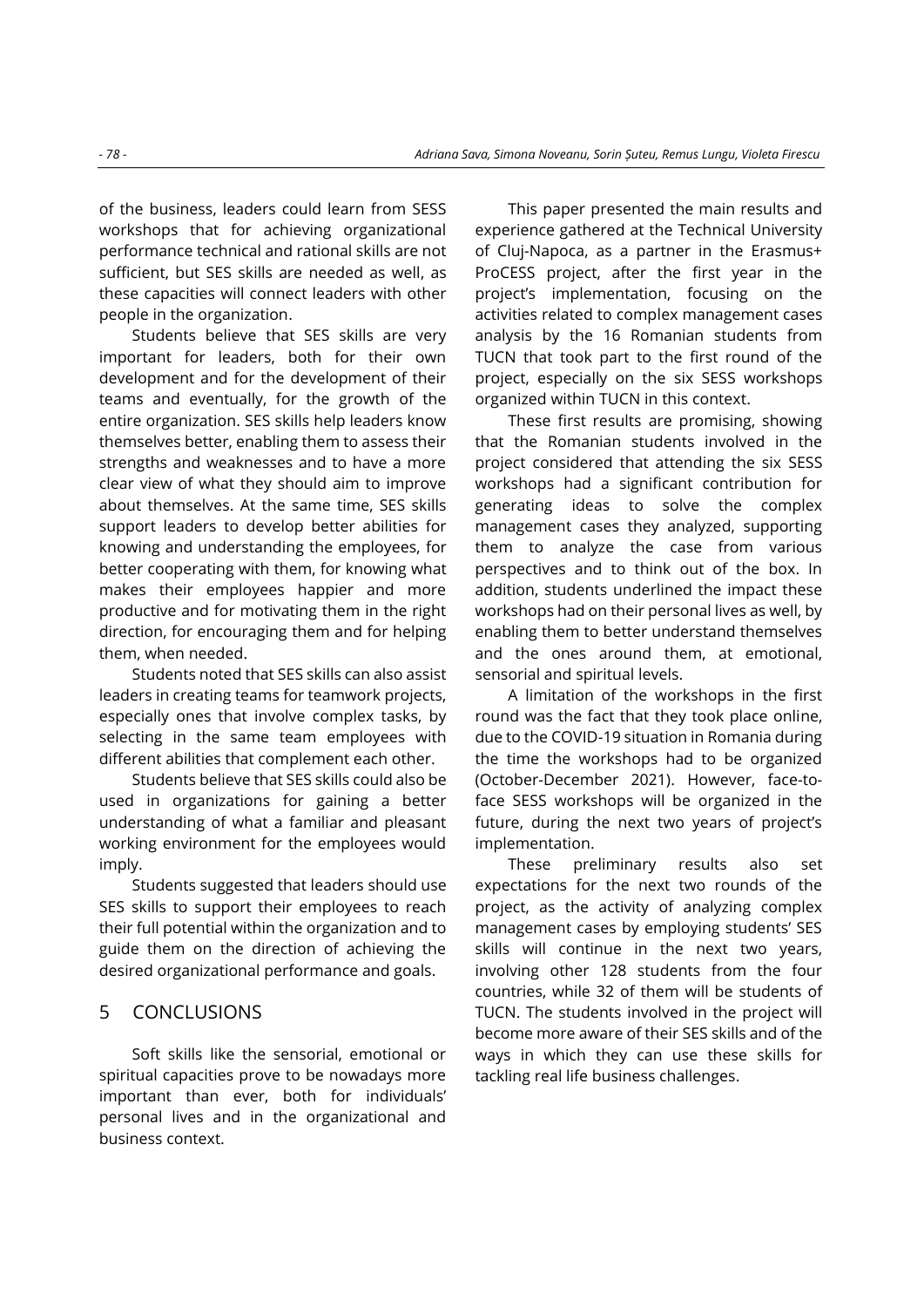#### ACKNOWLEDGEMENT

This work was funded through the Erasmus+ Programme of the European Union, project title ProCESS (Processing Complexity with Emotional, Sensorial and Spiritual capacities), project index 621398-EPP-1-2020-1- FR-EPPKA2-KA, project coordinator Mr. Christophe Pons (UCLy Lyon Catholic University).

### BIBLIOGRAPHY

- About ProCESS (2021). Retrieved from https://processproject.eu/about-process/
- Baltag, D.A., Faja, C.G., Mătieș, L.M., Tomoioagă, I.V. (2022). ProCESS Project Final report. Unpublished manuscript.
- Barsade, S. (2002). The Ripple Effect: Emotional Contagion and Its Influence on Group Behavior. *Administrative Science Quarterly, 47*, 644-675. doi: 10.2307/3094912
- Bridger, R. S. (2018). *Introduction to Human Factors and Ergonomics*. Boca Raton: Taylor & Francis, CRC Press.
- Bruscia, K. E. (2014). *Defining Music Therapy*, University Park, Illinois: Barcelona Publishers.
- Cândea, R., & Cândea, D. (2005). *Competenţele emoţionale şi succesul în management.* București: Editura Economică.
- Ciulean, D., Cotora, D., Lazăr, V., Oros, P. (2022). ProCESS Project Final report. Unpublished manuscript.
- Cook, T., Roy, A. R. K., & Welker K. M. (2019). Music as an emotion regulation strategy: An examination of genres of music and their roles in emotion regulation. *Psychology of Music*, *47*,144-154. doi: 10.1177/0305735617734627.
- Davidson, R. J., & Begley, S. (2021). *Creierul și inteligența emoțională. Carte Pentru Toți*. București: Litera.
- Eskola, A. (2021). ProCESS Project Deliverable 2.1 Protocol for the Case Analysis. Unpublished manuscript.
- Eskola, A., Goubier, V., Sava, A., Sluka, I., Penttilä, T., Käki, H., Lindman, K., Tiilikainen, E., Murariu, C., Rotariu, T.E., Liepa, A., Vērdiņa, A., Donini, B. (2021). ProCESS Project Work Package 2: Preparing the company cases, Deliverable 2.2 12 Complex Management Cases Written. Unpublished manuscript.
- Gardner, H. (1983). *Frames of Mind. The Theory of Multiple Intelligences.* London: Granada Publishing Ltd.
- Gardner, H. (2006). *Inteligențe multiple. Noi orizonturi.* București: Editura Sigma.
- Goleman, D. (1995). *Emotional Intelligence.* New York: Bantam Dell, USA.
- Goleman, D., Boyatzis, R. & McKee, A. (2002). *Primal Leadership: Realizing the Importance of Emotional Intelligence,* Boston: Harvard Business School Press.
- Goleman, D., Boyatzis, R., &McKee, A. (2007). *Inteligența emoțională în Leadership.* București: Curtea Veche Publishing.
- Goleman, D. (2008). *Inteligenta emoțională*. București: Curtea Veche Publishing.
- Hedge, A. (2017). *Ergonomic workplace design for health, wellness, and productivity*. Boca Raton: Taylor & Francis, CRC Press.
- Hughes, M., & Terrell, J. B. (2007). *The Emotionally Intelligent Team.* San Francisco: Jossey-Bass.
- Imre, K., Ciortea, I.R., Sabău. S.S., Hangea, C. (2022). ProCESS Project Work Package 3: Analysing 12 complex management cases, Final report. Unpublished manuscript.
- Kelley D. (2016). Modeling Emotions in a Computational System. In N. Lee (Eds.), *Google It*  (pp. 447-461). New York: Springer.
- King, D. (2008). *Rethinking claims of spiritual intelligence: A definition, model, and measure.* Master of Science Dissertation, Ontario, Canada, Trent University. Retrieved from https://docplayer.net/4796647-Rethinkingclaims-of-spiritual-intelligence-a-definitionmodel-and-measure.html
- Korczynski, M., Pickering, M., & Robertson, E. (2013). *Rhythms of labour: music at work in Britain*, Cambridge University Press.